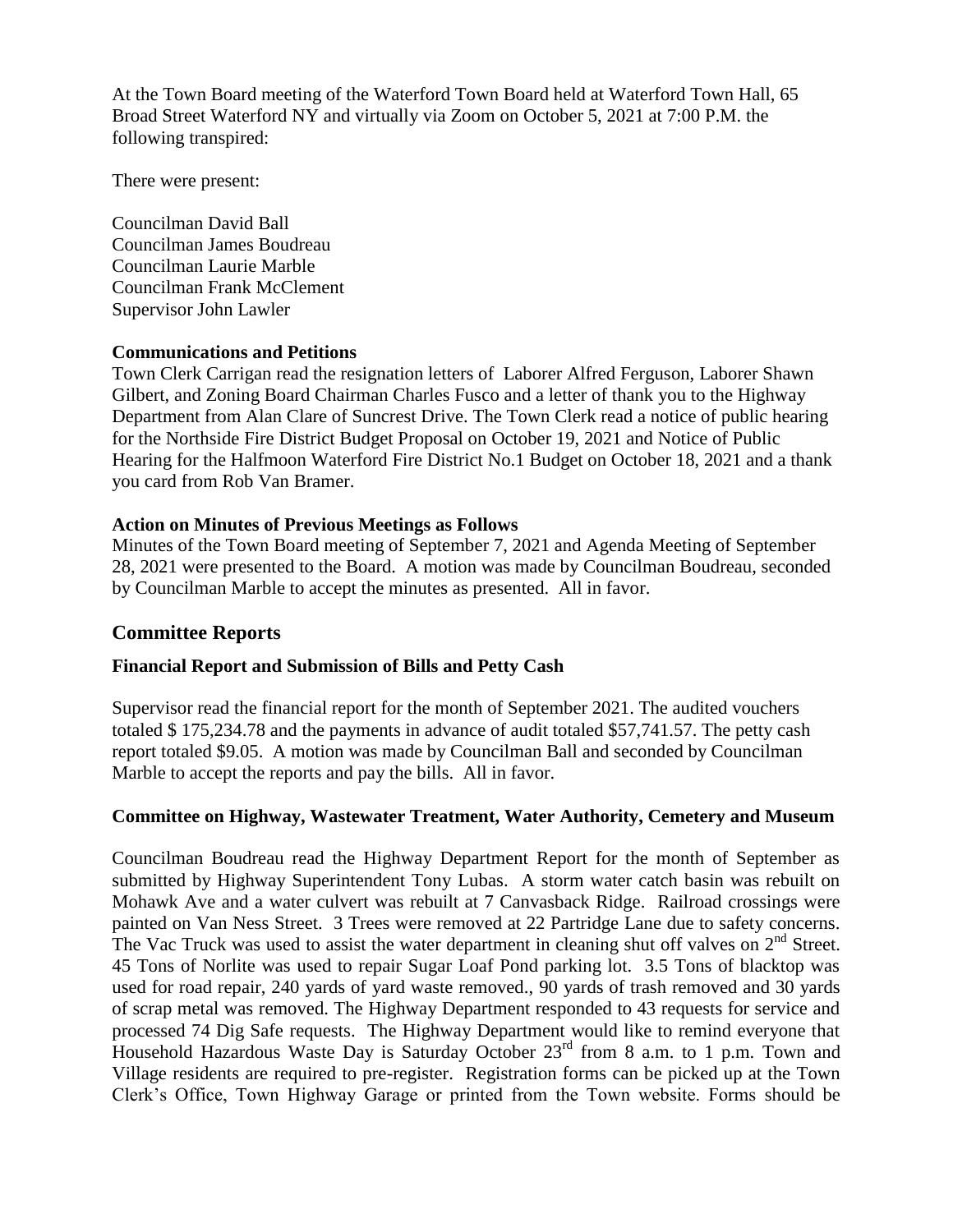returned by October  $20<sup>th</sup>$  to the Highway Garage or the Town Clerks Office. Our event is partially sponsored by a Grant from NYS DEC.

The Councilman then read the monthly report from the Wastewater Department. 10,000 gallons of sludge to Albany County and 50,000 gallons of sludge to Saratoga County Alarms answered-21; High Flow-7, Power-13, Mechanical-1. Normal Maintenance: Checked all pump stations and cleaned floats as needed. Continued maintenance of outside grounds, equipment, and vehicles. Removed influent primary grease from primary tanks and weirs on weekly basis. The A-Team disassembled and inspected wasting pump #2 at the treatment plant and pulled and removed wipes from pump #2 at the Front St pump station. We cleaned out the Front St pump station with the vac truck. We cleaned out water valve boxes for the Water department around the St, Mary's storage tank. We pumped out the sewage pump collection tank at the Visitor's center with the tanker truck. The Wastewater Department would like to remind residents to please refrain from dumping/flushing wipes and other non biodegradable materials down your toilet or through your garbage disposals. All of these types of materials should be going in with your household trash. They can not only cause backups in home piping and laterals but can cause blockages and clogging in pumps in pump stations which can cause system backups. This report was submitted by Craig F. Falcone, Chief Operator

Councilman Boudreau read the monthly report from the Waterford Water Commissioners. The waterworks delivered approximately 31,550,000 gallons of water during the month. The staff completed 6- dig-safe utility locations as well as 126 service calls. The staff calibrated and maintained equipment, completed monthly water testing, and completed meter readings. Staff continues to reach out to residents and schedule replacement of old meters for replacement with drive by meters. Staff have logged over 2000 meters installed to date, roughly 63%. Notices will be sent again for residence to change out their old meters. This winter the target is to upgrade as many as possible, with hopes of a project completion in 2022. Staff will be conducting fire hydrant maintenance and winterization during the next few months.

The Councilman then read an update from Town Historian Russ Vandervoort. The Waterford, NY History Facebook Page had over 1500 people respond to the piece on Ursula from Ursula of Switzerland and her activities in Waterford. Plans continue to host an international conference discussion between Waterford NY and Waterford, Ireland. This was initiated by Dr. Seamus Dillon of the Waterford, Ireland Technical Institute between the Waterford NY Historian and the Waterford NY Museum. Preliminary plans call for a March 2022 event. The details of the event are ongoing between Anastasia of the Waterford Museum and Dr. Dillon of Ireland. Saratoga County History Center hosted a countywide treasure hunt this weekend. Russ attended the annual conference of the Association of Public Historians of NYS is Oswego. He was a presenter and his topic was Maria Rynders of Waterford who was allowed to vote from 1842-1872 long before women's suffrage. Russ presented a program in Ballston Spa about a murder-for-hire plot that involved a good portion of Saratoga County in 1870. One of the participants was jailed in Waterford and the hearings were conducted by Justice Cramer of Waterford.

Councilman Boudreau stated that the new gazebo at Sugarloaf Pond is dedicated to the first responders of Waterford, it looks great, he would like to thank Highway Superintendent Tony Lubas. A plaque is being installed as part of the dedication that was held a few weeks ago. The wording on the plaque was read: "This Gazebo is dedicated to the Emergency Responders of the Town and Village of Waterford who with duty and honor have served this community and have graciously given their time to helping others in their times of need." September 15, 2021.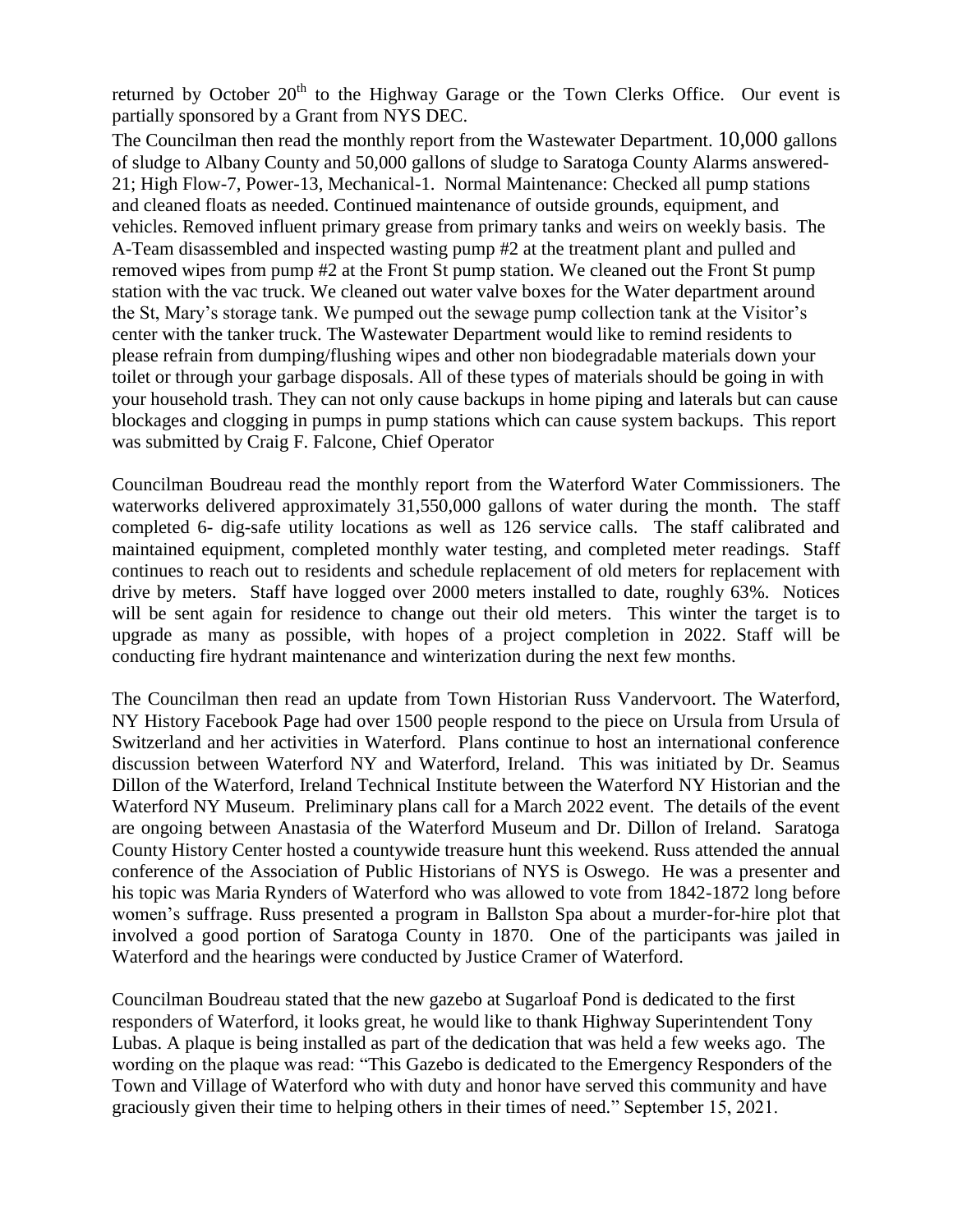## **Committee on Public Safety, Emergency Services, and Liaison to Village**

Councilman Ball congratulated the Waterford Fire Department on a successful Open House. The new building is outstanding. The Councilman encouraged the public to participate in the Fire District Budget Meetings. These are independent tax levies for each fire district.

The Councilman stated that the Police Department has acquired many lost bikes. There will be a bike sale on October  $16<sup>th</sup>$  from 12-2pm at the Highway Garage.

Councilman Ball commended the Waterford Fire Departments and emergency services and Halfmoon Fire who responded to a structure fire on Hudson River Road a few weeks ago. The response was overwhelming and they were able to safe the structure.

Councilman Ball stated that the Waterford Police Department recently assisted the Regional Drug Task Force. He went on to say that counterfeit drugs are becoming common on the streets, and these are very deadly, as they are often laced with phentenyl.

Councilman Ball read the summary of police activity during the month of September 2021 as submitted by Sergeant Michael Shudt: There were 18 arrests, 53 traffic tickets, 6 motor vehicle accidents and 566 calls forservice. Other activities:

Officer Ryan Ashe was appointed and has begun hisfield training program.

Officer Ashe has an expected completion date of 10-31-2021 at which time he will be assigned a permanent shift.

A new bench and prisoner securing area was donated to the PD by Maximum Security. The bench was installed by Maximum Security employees along with Sergeant Dilbone and members of Waterford DPW.

Officer Wagner successfully completed car seat technician school. This certification allows Waterford PD to continue providing proper installation of car seats for residents as well as to do inspections of currently installed seats. This service was previously provided by recently retired Sergeant VanBramer.

Officer Wagner was issued a Letter of Commendation for his recent handling of an incident involving a suicidal male armed with a shotgun. Officer Wagner was able to de-escalate the situation and place the male into custody with no injuries sustained to the individual or respondingofficers.

Sergeant Dilbone conducted a training seminar for employees of Momentive on the topic of "Personal Safety for Women".

Bike and foot patrols have concluded for the season. A total of 17 man-hours were conducted in the month of September bringing the total for the season to 55.5 man-hours. Most of these hours were concentrated in the Village with special attention on the Waterfront and park areas.

Open cases include 1 Rape, 1 child pornography case, 2 Larcenies, 2 Burglaries, 1 child sex abuse, and 3 VICE cases.

# **Committee on Veterans, Grants and Funding, Special Projects, Town Hall and Seniors**

Councilman McClement read the Senior Transportation report for the month as submitted by Driver Andy Walters. The medical van transported 40 Seniors for a total of 91.2 hours, the Grocery bus transported 54 Seniors for a total of 17.5 hours. Andy also transported the Seniors on their trip to Bowmans Orchards.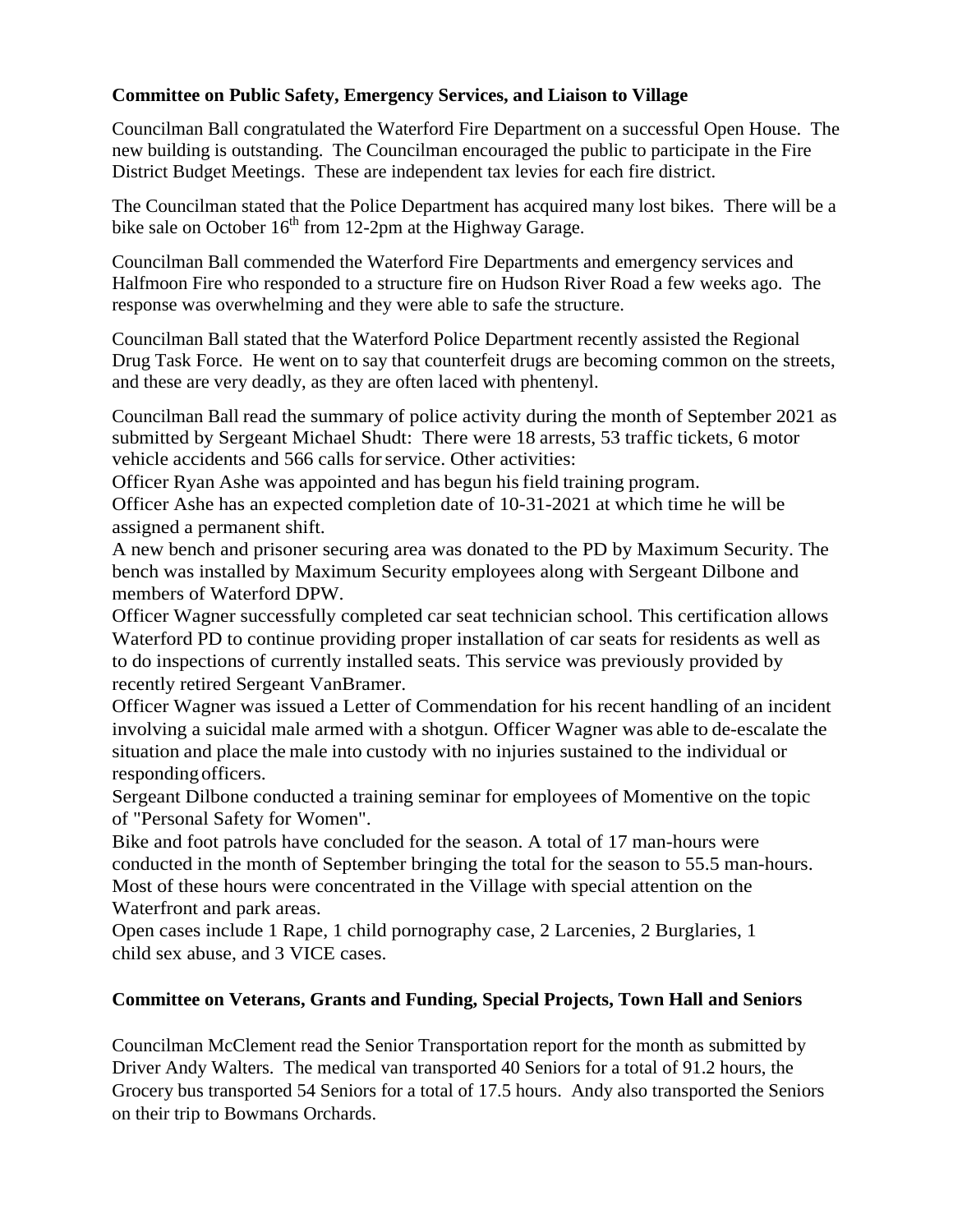Councilman McClement then read the monthly report on the Community Senior Center as submitted by Director Eileen Haldeman. Total visitors for September- 225, inclusive of Bingo, card games, Walking Group, Craft Classes, Koffee Klatch, Women's Club, Senior Business Meeting, Senior BBQ and New Member Walk Ins. New Members that joined in September 2021- 18.

The Senior BBQ was a smash hit; thanks to Supervisor Lawler, and Councilman Frank McClement and Councilwoman Laurie Marble for coming up with this great idea.Capital City BBQcatered the event and they did an outstanding job too. It was a picture-perfect fall day!

Tug Boat Roundup was quite a success, Seniors had a Raffle Table set up and did quite well with that. A total of \$1210.00 was made.

The Trip Committee continues to meet; we went on a Senior Trip to Bowman Orchards and will again add that to our list of places to go next fall. We will have trips coming up in the Spring next year as lots of people are interested in new adventures.

Moving forward, a new weekly schedule is up on our Town of Waterford website. New programs are listed on the Weekly Schedule; some of which are the Monthly Birthday Party, Chair Exercise Program, Arts and Craft activities, Drop- In Center, Koffee Klatch- A Conversation Group to discuss one's treasured Collections. Seniors have been involved with planning our Halloween Luncheon set for October 28<sup>th</sup>

We are adding on more walkers to our Walking Club on Wednesdays and it's a great way to conversate and get some exercise in. The Watercolor Class with Instructor, Diane Steele is to start October  $29<sup>th</sup>$ 

Waterford Community Senior Center is collaborating with Parks and Recreation to host a community event for Bingo which will be held on October  $13^{th}$  We hope to have a great turnout. There will be prizes and refreshments.

As a community event, the Waterford Community Senior Center is collaborating with the Northeastern NY Chapter of the Alzheimer's Association to present a discussion entitled

"Understanding Alzheimer's and Dementia" which will be held at the Center November 9<sup>th</sup>; all are welcome to attend. Presentation details will be posted on the Town of Waterford website.

## **Committee on Youth, Playground, Pool, Festivals, Library, WHUFSD, Visitor Center and Building Department**

Councilman Marble stated that there are some upcoming Community Events planned: Community Bingo Night Wednesday October 13<sup>th</sup> from 6-8pm at the Community/Senior Center. No cash, just a lot of fun and prizes. Cider and donuts! You must sign up as we have a capacity of 40 people. Call 518-235-8500 and speak with Eileen.

We will have a family board game night in November, check the website for the date and time.

Some other upcoming Events: Our Food Drive will be held November  $13<sup>th</sup>$  from 10-12am at the Community/Senior Center to help stock our local food pantries.

The Christmas parade is coming back this year! Saturday November 27th at 6 pm.

The Christmas Light Decorating Contest will be held again this year. More details to come next month.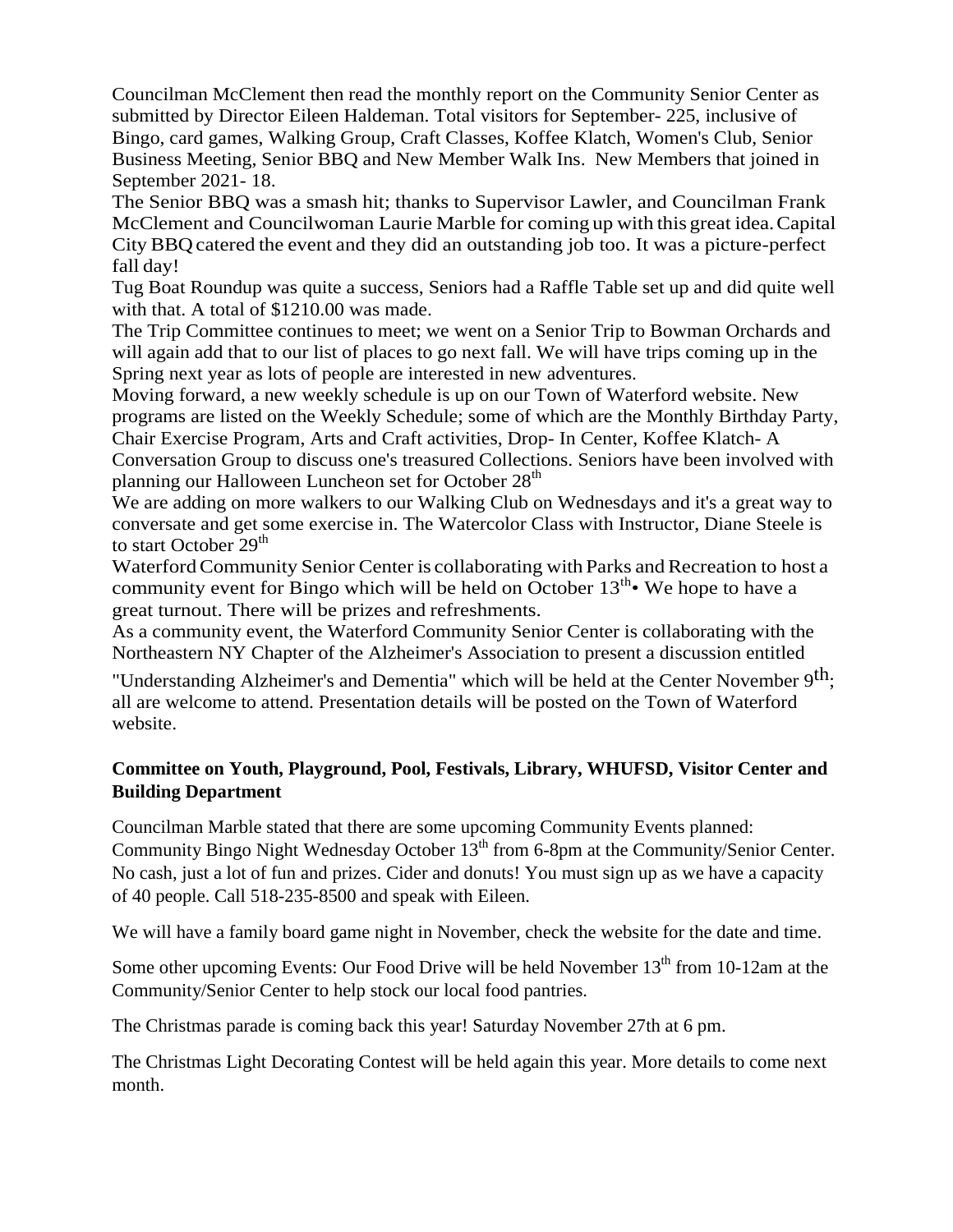Councilman Marble then gave an update from the Waterford Halfmoon School. Fall sports are in full swing with girls Varsity Volleyball and Soccer teams undefeated. The girl's varsity soccer is rated #1 in class C in the State. Please check the website for any other information. There is a BOE meeting on Thursday night at 7pm in the Library.

The Councilman read an update from the Waterford Library. Storytime and Tot Time has resumed on Fridays at 10:30 am. Story time is the  $1<sup>st</sup>$  and  $3<sup>rd</sup>$  Friday of the month and Tot Time is the  $2<sup>nd</sup>$  and  $4<sup>th</sup>$ . The library will be offering a Halloween Costume party and program on Friday Oct 29<sup>th</sup> from 4-6 pm. More details to follow. Contact Liz at the Library for more information. The community puzzle table has returned. All community members are invited to stop in during library hours and help complete the puzzles. The free produce program may run weekly until late fall or early winter. Deliveries take place each Wednesday from Capital Roots. Finally, the Library asks the community to please respect the fact that the library parking lot is a private one and should only be used by people using the library.

Councilman Marble then read a monthly update for the Building Department from Ben Akin. There were 15 building permits issued, 46 roadside trash issues were resolved, there were18 onsite construction inspections and he responded to 2 fire calls, other various issues regarding properties were handled.

Councilman Marble went on to read the September 2021 Canal Visitor Center report. September  $10^{th}$ ,  $11^{th}$  and  $12^{th}$  saw the return of the Tugboat Roundup to Waterford Harbor. Friday kicked off with the Tugboat Parade from the Port of Albany to the Port of Waterford. Thousands of people were treated to another outstanding fireworks display on Friday evening. Great weather helped make the weekend a big success. On Sunday, the Tugboat Roundup was recognized by The National Scenic Byway Foundation as one of the award-winning festivals in the National Byway System. Eric Hamilton of the Mohawk Towpath Society was on hand to presented the award to the Town of Waterford and was received by Councilwoman Laurie Marble and Councilman Jim Boudreau. This award is a tribute to all who make the Tugboat Roundup a great success.

Thank you to all who worked on the Roundup and continue to present the premier maritime festival in the North-East.

Thank you to all of the volunteers who worked on the roundup and to the visitor center volunteers who stepped up for a little overtime.

Thank you to the Waterford Police, Fire Department and Rescue Squad for being on hand and help to keep everyone safe. There was no incidence reported during the 3-day event.

Also, thank you to the Waterford Highway and Wastewater Departments for their efforts on September  $13<sup>th</sup>$  dealing with an unexpected plumbing issue at the visitor center.

Harbormaster Jeff Cleary attended the New York State Canal Conference in Schenectady on 27<sup>th</sup> and 28<sup>th</sup>. The conference was well attended and there were many positive presentations on the future of the New York State Canal System and its great economic impact on the state. Governor Hochul addressed the attendees via video and to the great reception of all in attendance, declared that the Erie Canal will remain navigable from end to end under her stewardship.

For the month of September, we welcomed 144 boaters from 31 states and 2 Canadian provinces. Our volunteers recorded 483 hours of service for the month of September and a Year-to-Date total of 1841 hours. Thank you to all of our volunteers. This report was submitted by Director Jeff Cleary.

## **General Orders**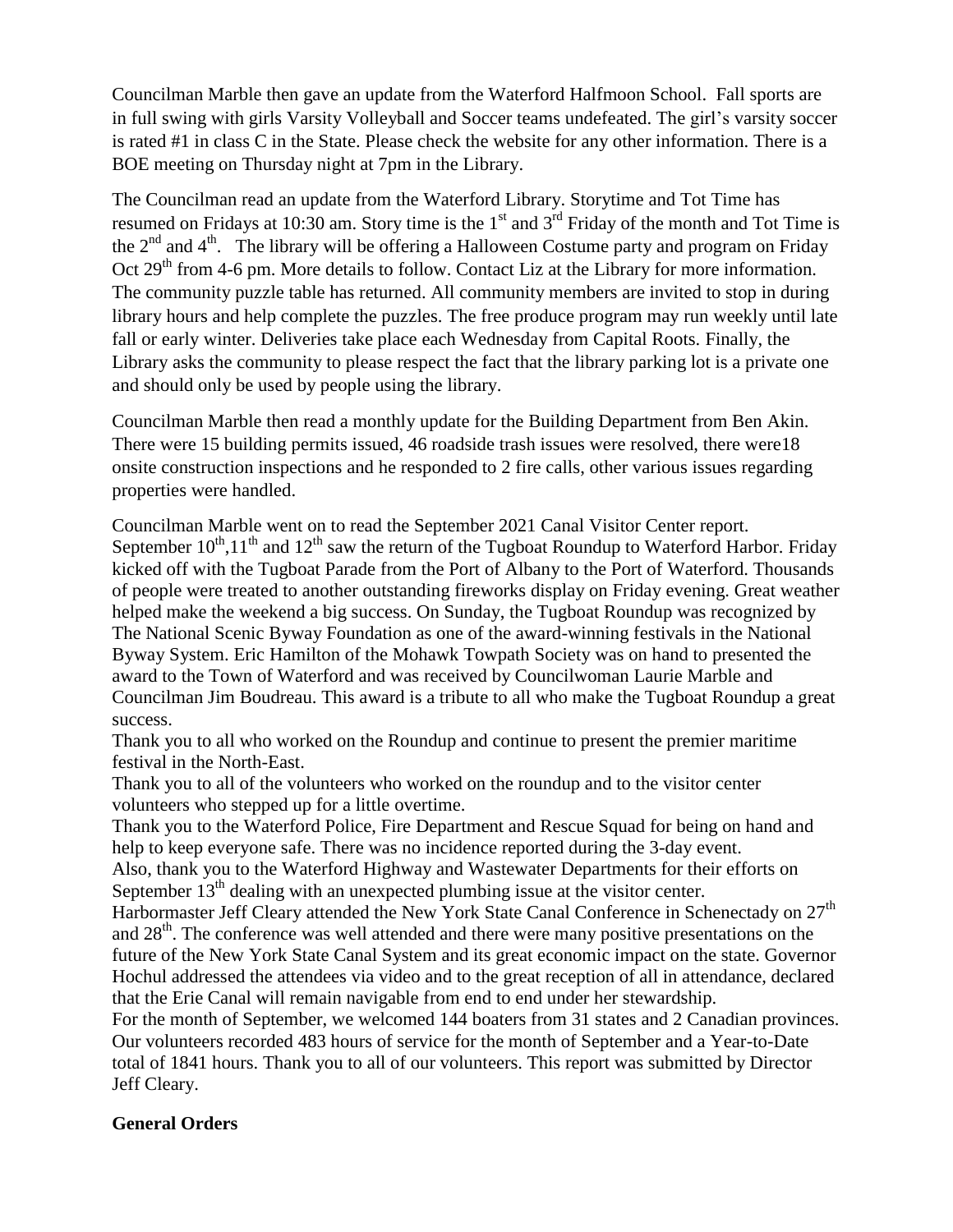#### RESOLUTION #94

RESOLVED, that the regular monthly Town Board meeting scheduled for Tuesday November 2, 2021 be rescheduled to Wednesday November 3, 2021 at 7:00 PM at Waterford Town Hall due to Election Day.

Offered by Councilman Marble Seconded by Councilman Boudreau

Councilman Ball yes Councilman Boudreau yes Councilman McClement yes Councilman Marble yes Supervisor Lawler yes

### RESOLUTION #95

WHEREAS, an assessment roll has been prepared by this Board for and in connection with the improvements of Sewer District Number 1 for the Town of Waterford, consisting of the general sewers and the establishment and equipment of the sewage disposal plant, the roll was completed on September 1, 2021 and filed with the Town Clerk on this date, and

WHEREAS, the Town Clerk has given due notice to the Comptroller of the assessment roll and of where and when this board would meet to hear objections to the roll and to review, correct and amend the roll if necessary, and

WHEREAS, the Notice was published in the Schenectady Gazette newspaper and the Saratogian, both newspapers having circulation in the Town of Waterford and the latter being published in Saratoga County and the Town Board met at the time and place specified and the hearing was held upon the assessment roll,

NOW, THEREFORE BE IT RESOLVED, that the Town Clerk be and she is hereby instructed to annex to the assessment roll a warrant which is to be signed by the Supervisor and countersigned by the Town Clerk, commanding the Tax Collector and the Saratoga County Treasurer, to collect from the persons named in the assessment roll, the sum opposite their names to pay the same to the Supervisor of the Town. Offered by Councilman Boudreau Seconded by Councilman McClement

Councilman Ball yes Councilman Boudreau yes Councilman Marble yes Councilman McClement yes Supervisor Lawler yes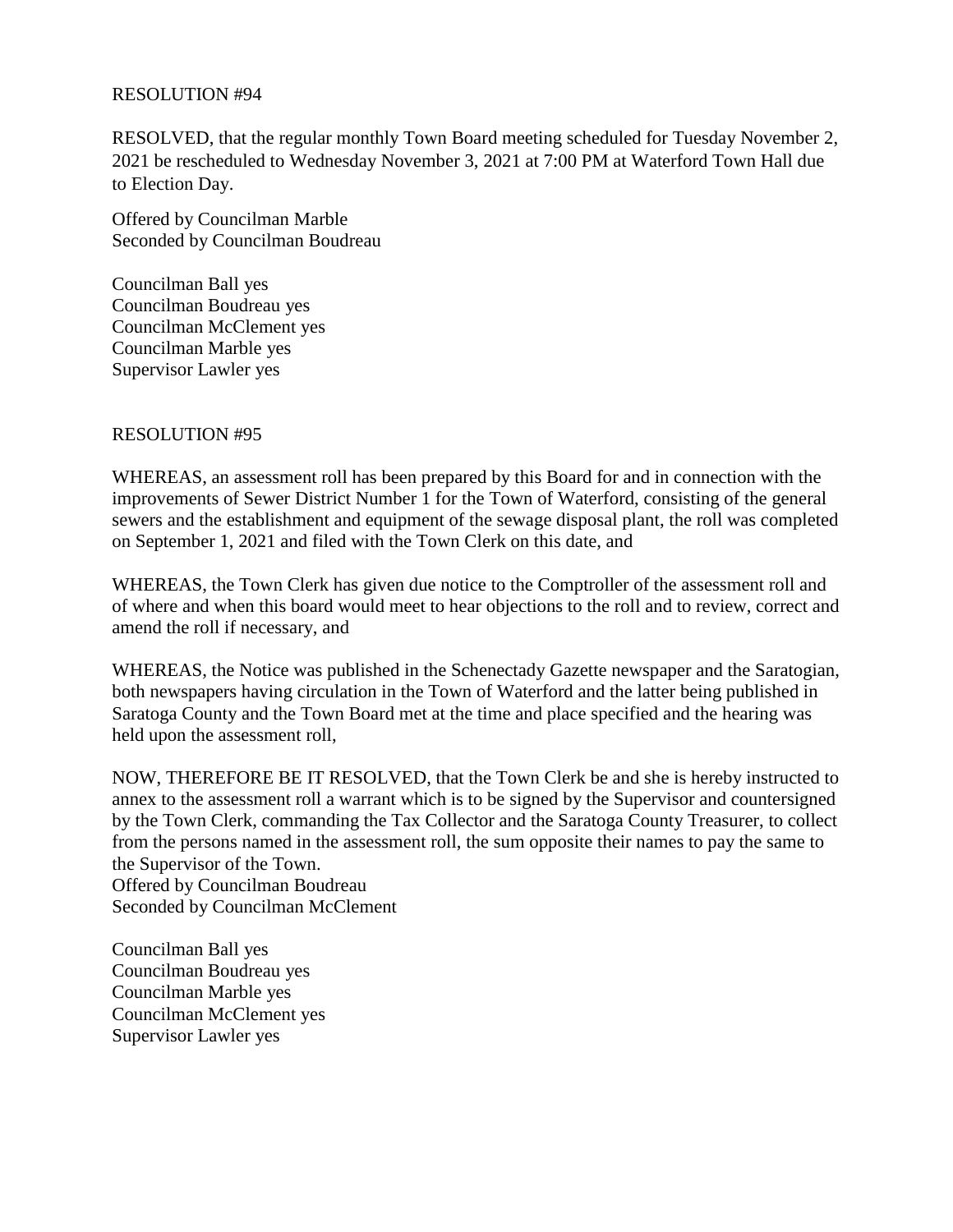#### RESOLUTION# 96

RESOLVED, that the Town Board of the Town of Waterford hereby chooses to receive the Town of Waterford's share of the 2022 Saratoga County Sales Tax revenues in cash.

Offered by Councilman Ball Seconded by Councilman Marble

Councilman Ball yes Councilman Boudreau yes Councilman Marble yes Councilman McClement yes Supervisor Lawler yes

#### RESOLUTION #97

RESOLVED, that Paul Henry be and he is hereby appointed as member of the Town of Waterford Planning Board to fill a recent vacancy with a term ending on December 31, 2022 and further, that this appointment be effective immediately.

Offered by Councilman Boudreau Seconded by Councilman McClement

Councilman Ball yes Councilman Boudreau yes Councilman Marble yes Councilman McClement yes Supervisor Lawler yes

#### RESOLUTION #98

RESOLVED, that Jason M. Norton be and he is hereby hired as Laborer for the Wastewater Department at a salary of \$15.88 per hour to be paid in weekly installments by the Supervisor without the necessity of preaudit by the Town Board.

Offered by Councilman Boudreau Seconded by Councilman Marble

Councilman Ball yes Councilman Boudreau yes Councilman Marble yes Councilman McClement yes Supervisor Lawler yes